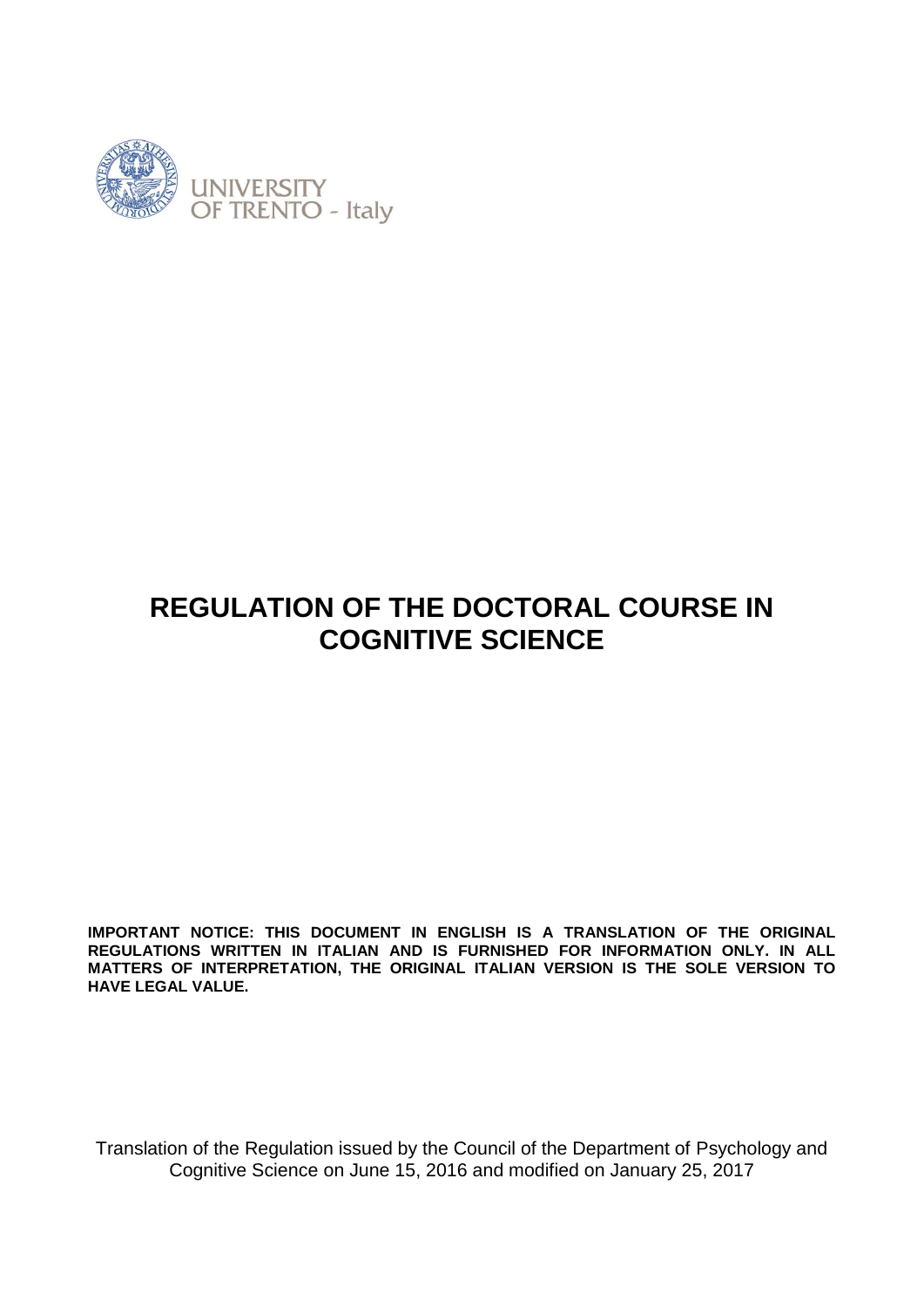

# **I TABLE OF CONTENTS**

|                                                                                                                                                                                                                                | 3              |
|--------------------------------------------------------------------------------------------------------------------------------------------------------------------------------------------------------------------------------|----------------|
|                                                                                                                                                                                                                                | 3              |
|                                                                                                                                                                                                                                | 3              |
|                                                                                                                                                                                                                                | 3              |
| Art. 5 – General Features                                                                                                                                                                                                      | 4              |
|                                                                                                                                                                                                                                | $\overline{4}$ |
|                                                                                                                                                                                                                                | $\overline{4}$ |
|                                                                                                                                                                                                                                | 5              |
|                                                                                                                                                                                                                                | 5              |
| Art. $10 - Tutor$                                                                                                                                                                                                              | 5              |
|                                                                                                                                                                                                                                | 5              |
| Art. 12 - Institutional training Activities                                                                                                                                                                                    | 5              |
| Art. 13 - Study and Research Abroad Programme                                                                                                                                                                                  |                |
|                                                                                                                                                                                                                                | $-6$           |
| Art. 15 - Final Examination and Doctoral Title Conferral [111] [12] Art. 15 - Final Examination and Doctoral Title Conferral [11] [12] Art. 15 - Final Examination and Doctoral Title Conferral [12] [12] Art. 15 - Final Exam | 7              |
| Art. 16 - Rights and Duties of PhD Students <b>Construct Construct Construct</b> 20 and 20 and 20 and 20 and 20 and 20                                                                                                         |                |
| Art. 17 - Financial support for PhD students                                                                                                                                                                                   | 7              |
|                                                                                                                                                                                                                                | 7              |
|                                                                                                                                                                                                                                | 7              |
| Art. 20 - Reference provisions                                                                                                                                                                                                 |                |
|                                                                                                                                                                                                                                |                |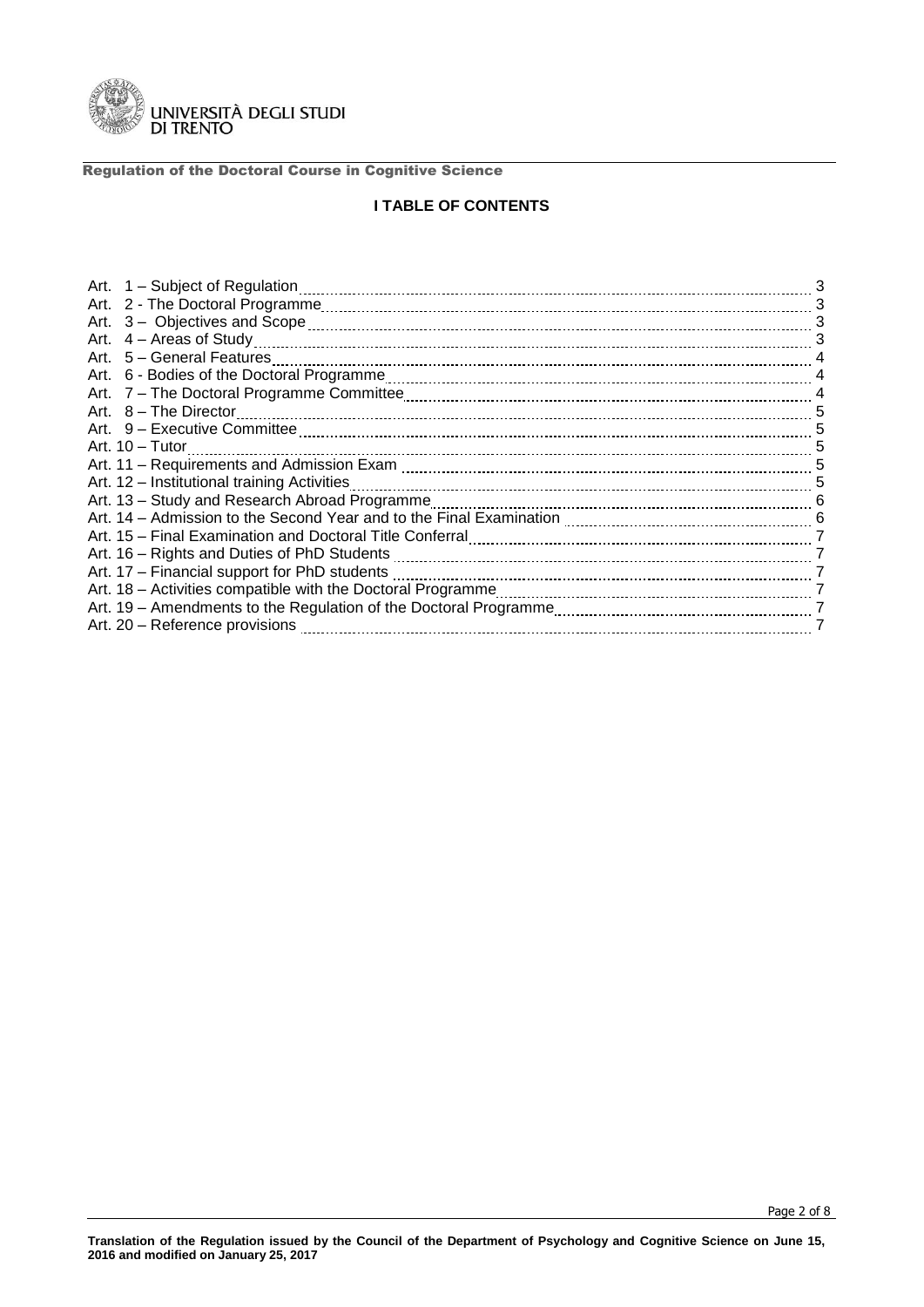

## **Art. 1 – Subject of Regulation**

1. In accordance with current regulations, this Regulation governs the management of the Doctoral Course in Cognitive Science (hereinafter referred to as "Course").

### **Art. 2 - The Doctoral Programme**

1. As per Articles 1 and 2 of the Agreement between the University of Trento (Department of Psychology and Cognitive Science) and the Fondazione Bruno Kessler and as per Article 8, paragraph 3, of the University Regulations for Doctoral Programme, starting from the 33 cycle, Department of Psychology and Cognitive Science and Fondazione Bruno Kessler shall adopt the Regulation of the Course aimed at regulating its specific objectives, its internal organization and the Code of Conduct for doctoral students.

## **Art. 3 – Objectives and Scope**

- 1. As an integration to the general objectives of each Doctoral Course as per Article no. 3 of the Regulation of the Doctoral Courses, as agreed with the Department of Psychology and Cognitive Science and Bruno Kessler Foundation, the Course aims at training high-level professional and autonomous figures, able to be in a position of responsibility in activities of:
	- a) Basic Research on cognitive processes as:
		- typical and atypical cognitive development and communication processes;
		- speech production, language comprehension and learning;
		- categorization processes;
		- learning processes;
		- communication skills:
		- social cognition;
		- decision-making processes, deductive reasoning and probabilistic logic;
	- b) Research applied to:
		- Economics (consumers' behavior and managers' business decision-making capacity);
		- Health (reasoning and decision-making processes in medical divisions; evaluation of professional risks and contraction of infections and illnesses; cognitive process evaluation; design and monitoring of neuropsychological interventions and rehabilitation procedures)
		- Clinical Practice (skills in diagnosis and rehabilitation therapy for patients with typical and atypical development)
		- Ergonomic Design Technology (creation and evaluation of multimedia interface and humanmachine interactive systems; experimentation with advanced and supporting systems for decision-making processes)
		- Education (training, designing, implementation and evaluation processes in adults' education and social policy; autonomous research concerning new paths of knowledge and identity construction; intercultural relations; professional update of students; design and implementation of e-learning system and multimedia education)
		- Work and Organization (analysis and management of careers; transition to work and in the workplace; accident prevention; learning and training in the workplace)
		- Society (prejudice and social discrimination, analysis and management of interactions between groups);
		- Cognitive ergonomics (design and evaluation of multimedia interfaces and human machine interaction systems, testing of expert systems and support systems for decision-making);
		- Automatic analysis of language and human behavior (automatic systems analysis based on cognitive models and empirical data);
		- Automatic analysis of social behavior (starting from analysis of experimental data and sociocognitive models);
		- Design and evaluation of socio-technical systems.

# **Art. 4 – Areas of Study**

- 1. The macro-area of study are:
	- 11<sup>th</sup> History, Philosophy, Pedagogy and Psychology;
	- 9<sup>th</sup> Computer Science and Egineering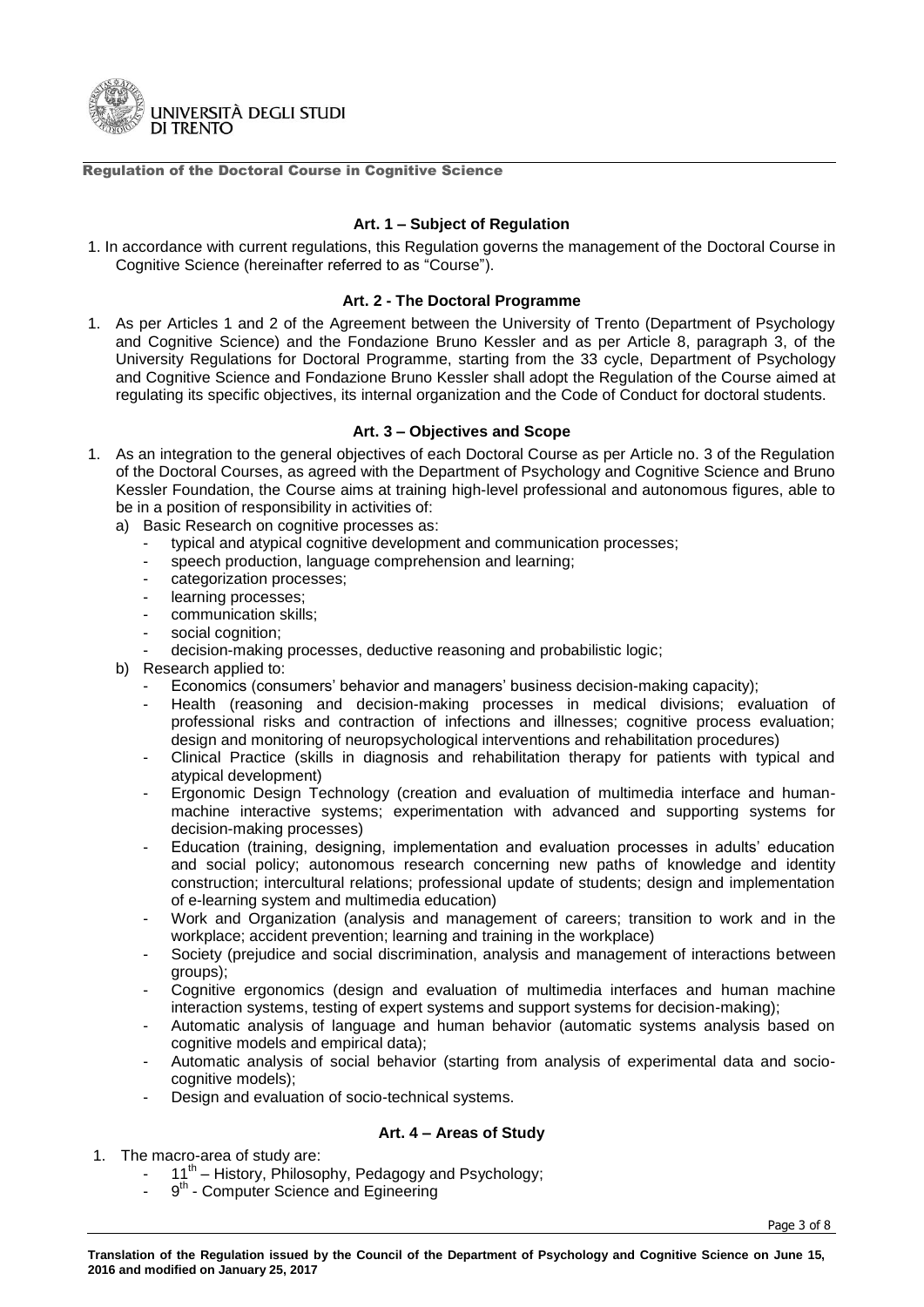

#### **Art. 5 – General Features**

- 1. The duration of the Course is three years. Every year Calls for Public Application are issued which specify the number of possible applications and grants.
- 2. The University of Trento publishes the Call for Application in Italian and in English. If discrepancies occur, the Italian version published in the Official Journal shall prevail.
- 3. Applications to the Doctoral Course are welcome from students who have achieved their higher qualification, independently from their gender, age, nationality, ethnic group or social class.
- 4. The official languages of the Course are Italian and English.
- 5. Foreign students are required to reach the elementary level minimum in Italian language at least within the end of the second year.
- 6. The admission selections are held in Italian or in the foreign language previously agreed with the Doctoral Course Admission Committee, if the applicant formally demanded and justified this request. The applicant is supposed to show an adequate knowledge of English.
- 7. Applicants may write their Doctoral thesis in Italian or in English, as agreed with the Director.

## **Art. 6 – Bodies of the Doctoral Programme**

- 1. The Bodies of the Doctoral Programme are:
	- a) The Doctoral Programme Committee (Art.14 of the University Regulation for Doctoral Programmes)
	- b) The Director of the Doctoral Programme (Art.15 of the University Regulation for Doctoral Programmes )
	- c) The Executive Committee (Art. 16 of the University Regulation for Doctoral Programmes )

## **Art. 7 – The Doctoral Programme Committee**

- 1. As per art. 4, par. 1, letter a) of M.D. no. 45/2013, the Doctoral Programme Committee of each Doctoral Programme is composed of full or associate professors and researchers (assistant professors); at least eight members of the Committee must be tenured at the University. High-level researchers and research managers, or professionals with equivalent positions, in public research organizations, as well as selected experts, can be members of the Doctoral Programme Committee but they should be no more than the number of members.
- 2. The formal request for participation in the Doctoral Programme Committee shall be forwarded to the Director. Each candidate shall submit the following documents:
	- a) their curriculum vitae;
	- b) a list of the last five (5) years publications: the candidate is supposed to indicate the five publications which s/he considers the most important;
	- c) a declaration of no accreditation in Doctoral Programme Committees of other Universities;
	- d) if the professor/researcher belongs to another University, s/he has to provide the authorization of this University.
- 3. Further, other people who may participate in the activities of the Committee, without having the right to vote, upon invitation of the Director and only for the discussion of specific items on the agenda, are: people whose contribution is expected to be useful due to their scientific, teaching, technical or financial support to the activities of the Course. In particular:
	- a) the administrative personnel, whose duties are the management of the Course, assistance and written reporting.
	- b) two representatives of the doctoral students with a consulting function and only for issues regarding the general progress of the Programme and the training courses.
- 4. The Committee meets at least twice a year upon call of the Director.
- 5. The Doctoral Programme Committee is also called upon request of at least 1/3 of its members.
- 6. The call is sent with a notice of at least seven days before the meeting. All communicative channels are allowed, provided that the notice is successfully received. The agenda is normally sent out with the call.
- 7. When, in case of emergency, the Committee is called upon making a decision and it is not possible to call a meeting in time, the Director may give an online call, during which each member of the Committee shall transmit via e-mail his/her opinion and vote on a specific issue requiring a decision. Decisions adopted during an online session involving all members of the Committee, shall be ratified in the next seat.
- 8. Seats are valid if the majority of the Committee members of full or associate professors and researchers (assistant professors) and high-level researchers are present, net of the justified absent members.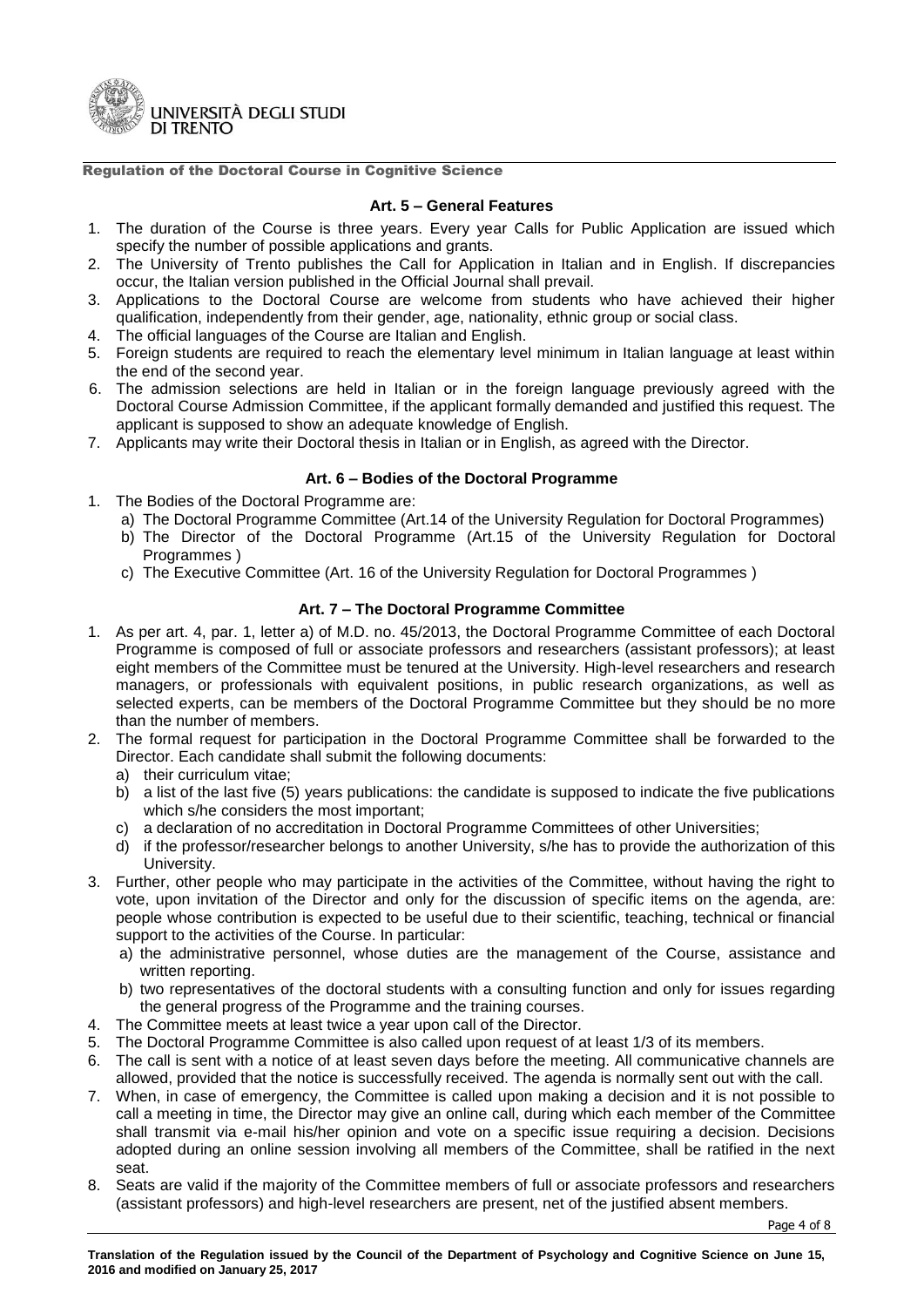

- 9. Decisions are made through the approval of the majority of the present members. If the votes in favour and against the decision are equally distributed, the vote of the Director make the decision.
- 10. The minutes of the Committee seats are drafted by the professor with the shortest academic career, who will be assisted by the present administrative personnel. The minutes will be published on the Department Board.
- 11. The Committee shall carry out all tasks as outlined in the Regulation of Doctoral Courses, to which this Regulation integrally refers.
- 12. The Doctoral Programme Commitee may delegate its duties or part of them to the Executive Committee.

## **Art. 8 – The Director**

- 1. The Director of the Doctoral Programme Committee shall carry out his/her duties as per Article no. 15 of the University Regulation on Doctoral Courses.
- 2. The Director appoints a Vice-Director who replace her/him in case of absence or disease.
- 3. The Director is elected for three years and can be re-elected once only, after the end of the first mandate.

### **Art. 9 – Executive Committee**

- 1. The Executive Committee is set up by the Committee of the Doctoral Programme Committee. The Executive Committee is made of four (4) professors or researchers and the Director, who chairs the seats.
- 2. The Executive Committee follows the regulations of the Doctoral Programme Committee as regards organization and drafting the minutes.
- 3. The Executive Committee supports the Director as regards the duties per Art. 16 of the University Regulations for Doctoral Programme and makes decisions about issues delegated by the Doctoral Programme Committee. The Executive Committee constantly reports the activities to the Doctoral Programme Committee.
- 4. The Director may delegate specific tasks to the members of the Executive Committee, if these are necessary for the progress of the Course.
- 5. The Executive Committee serves until the end of the Director's mandate.
- 6. If a member of the Executive Committee resigns, interrupts the collaboration or is hindered from collaborating, the Director will allow the election of a substitute. The men member's mandate is valid until the end of the Executive Committee's mandate.

# **Art. 10 – Tutor**

- 1. For each PhD student, the Doctoral Programme Committee appoints a Tutor who may be a member of the Doctoral Programme Committee or not. The Doctoral Programme Committee appoints a co-Tutor member of the Doctoral Programme Committee if the Tutor is not a member of the Doctoral Programme Committee or she/he is a member but belongs to oher Universities.
- 2. The Tutor shall support the students in his/her research activity in drafting his/her study programme.
- 3. From the second year the Tutor supports the student in the choice of the topic for the doctoral thesis and grants the quality of the research.
- 4. The Tutor gives his authorization to expenses for mobility according to the assigned student's budget. If the Tutor is not a member of the Doctoral Programme Committee, the authorization shall be approved by the Director.
- 5. The Doctoral Programme Committee may replace the Tutor who do not respect their duties and expel them from the Doctoral Programme Committee if they are managers, or professionals.
- 6. A co-Tutor, whether a member of the Doctoral Programme Committee or not, may be elected and collaborate with the official Tutor for scientific and technologic support.

### **Art. 11 – Requirements and Admission exam**

1. The requirements for the admission to the Course are regulated by the Art. 20 of the University Regulation for Doctoral Courses. Deadlines are clearly indicated in the Call for Application.

# **Art. 12 – Institutional training activities**

1. The Course is organized in a series of training activities, submitted at the beginning of each academic year in the Study Programme, describing how they will be organized.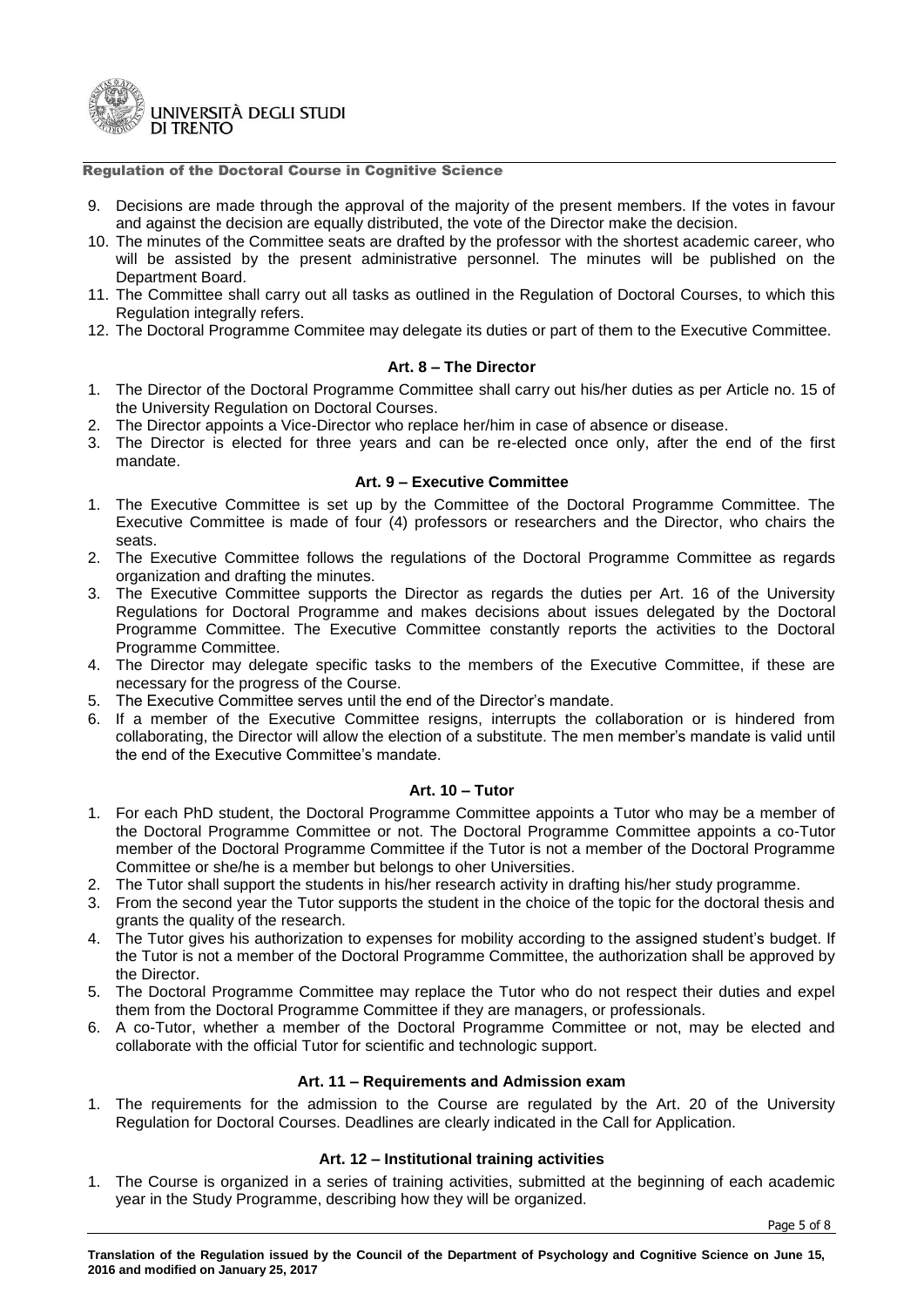

- 2. During the year, the Course organizes seminars, meetings and other events: the PhD student is supposed to take part in these activities and those initiatives promoted by the Department of Psychology and Cognitive Science, the Fondazione Bruno Kessler and/or other structures of the University of Trento. The activities have to benefit the cultural training and the research project of the PhD student. The participation to seminars is certified by the signature of attendance and it is part of the evaluation of the PhD student's activity.
- 3. Before the beginning of the academic year, the Doctoral Programme Committee ratifies the Study Programme and then publishes it on the official Course website.
- 4. The Study Programme includes:
	- c) list and duration of the courses which shall be activated and relevant calendar;
	- d) modalities to recognise the ECTS acquired during the Course and at other university institutions on the national and international territories – including summer schools.
	- possible admission of individual curricula;
	- calendar of the deadlines for the presentation of individual study programmes and relative approval by the Doctoral Programme Committee.
- 5. The doctoral student must submit a study plan that that must be previously approved by the Tutor and then by the Doctoral Programme Committee.
- 6. Any activity that allows the obtaining of credits is subject to evaluation by the Director of the Course.

# **Art. 13 – Study and Research Abroad Programme**

- 1. During the second year of the Programme, PhD students are required to spend a period abroad, to carry out research at foreign institutions if this is necessary to their third year's research project. The minimum overall time spent abroad is 6 months: this period necessarily should be continuative in a single location.
- 2. If the stay is longer than six months (on the reasoned request of the Turor), the regulations of the Art. 14, comma 5 (h-i) of the University Regulations for Doctoral Programme are applied.
- 3. Only in exceptional cases the Doctoral Programme Committee may authorize exceeding the limit of 12 months after having verified the functionality for the research project.

# **Art. 14 – Admission to the Second Year and to the Final Examination**

- 1. In order to be admitted to the second year, PhD students shall:
	- have regularly attended the Doctoral Course activities;
	- have successfully taken the exams (approved/not approved) regarding the minimum qualifying courses indicated in the Study Programme;
	- have attended colloquia and seminars organized by the Course and/or the Department of Psychology and Cognitive Science an Fondazione Bruno Kessler;
	- have obtained a positive total assessment during an oral evaluation on their activities and exams of the first academic year.
- 2. In order to be admitted to the third year, PhD students shall:
	- have successfully taken the exams (approved/not approved) regarding the minimum qualifying courses indicated in the Study Programme;
	- have attended colloquia and seminars organized by the Course and/or by the Department of Psychology and Cognitive Science and Fondazione Bruno Kessler and both national and international conferences, meetings and seminars;
	- illustrate their thesis project in a short written dissertation and make an oral presentation to a Committee who is nominated by the Doctoral Programme Committee;
	- obtain a positive total assessment regarding the second year: this evaluation includes the attendance to courses, the assessment of the Committee on the thesis project and a written assessment of the Tutor and the level of knowledge of the English language.
- 3. In order to be admitted to the final examination, PhD students submit the application before the end of the last year.
- 4. The doctoral thesis has to be presented to the Tutor within the end of the August of the last year.
- 5. After receiving a recommendation of the Tutor for the PhD student's thesis admission to final examination, the Doctoral Programme Committee writes its own judgment at this regard and appoints two or more evaluators choosing among professors and researchers at Italian or foreign institution with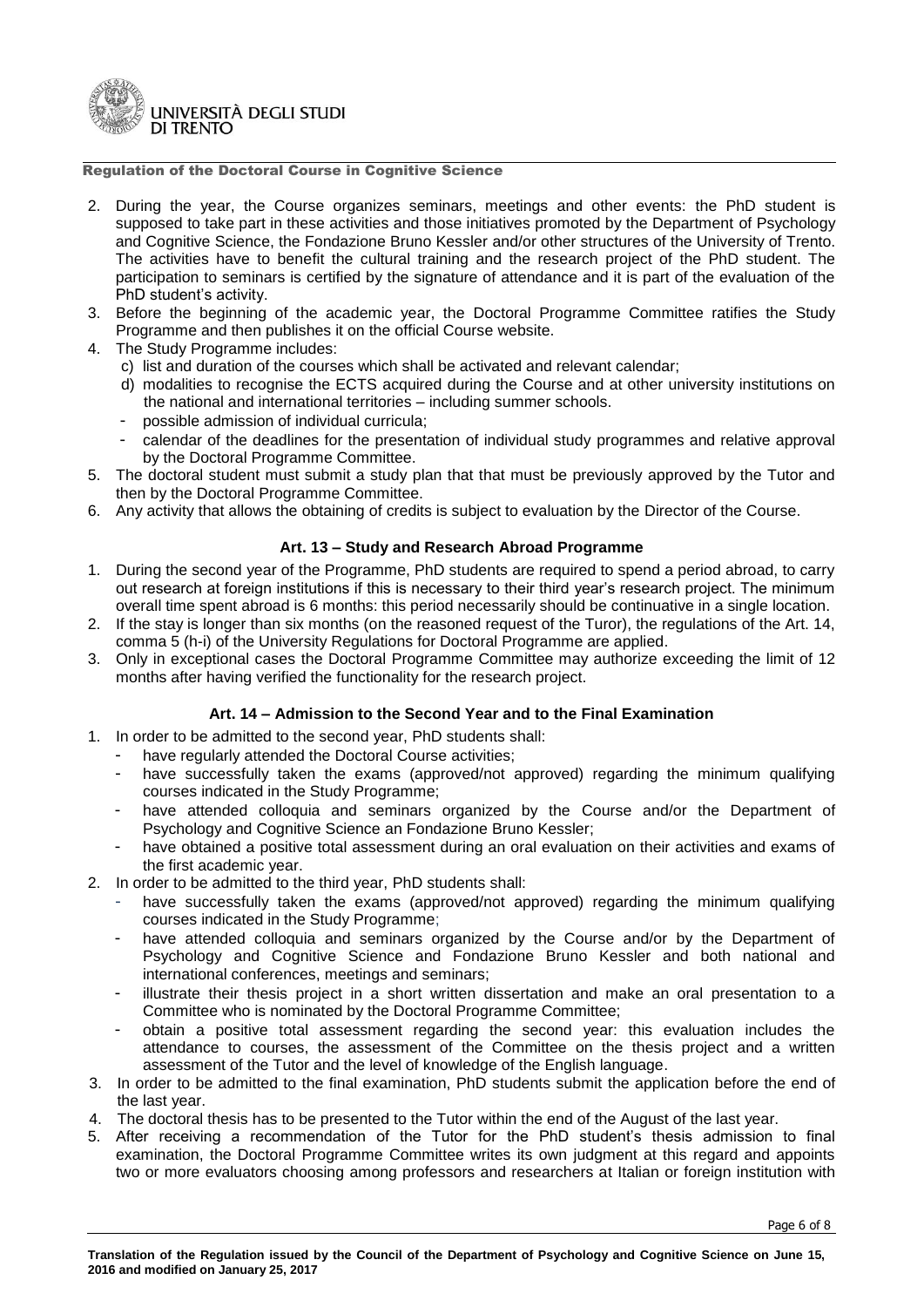

high profile, not belonging to the University or to other institutions collaborating with the Doctoral Programme.

- 6. The Director sends to the referees the doctoral thesis accompanied by a report on the activities carried out by the student and the list of publications.
- 7. Referees have responsibility to express an analytical written judgment on the thesis and to propose the admission to public discussion or referral for a period not exceeding six months if significant additions or corrections are necessary.

# **Art. 15 – Final Examination and Doctoral title conferral**

- 1. The final examination, that must be held within 12 months as from the official end of the programme, consist of the public defence of the thesis in front of the Examination Committee.
- 2. The Committee of the Doctoral Programme or upon proxy, the Executive, will appoint an Evaluation Committee for the title conferral, for each candidate, as per Chapter VII of the University Regulation of Doctoral Programmes.
- 3. If some members of the Committee are unable to attend, the final defense session may be held by videoconference. In this case, at least two members shall be present.

## **Art. 16 – Rights and Duties of PhD students**

- 1. Rights and duties of PhD students are established by Article no. 27 of the University Regulation of the Doctoral Programmes. As integration of that Article, each PhD student shall:
	- plan the meetings with their Tutor;
	- agree with the Tutor a written work plan and the objectives to be achieved in the first academic year (by the end of the first three months of the academic year);
	- follow the scientific training programme, as planned with the Tutor;
	- develop the research project and its objectives and regularly relate this development according to the deadlines;
	- discuss problems and difficulties with the Tutor or the Coordinator, if necessary.

# **Art. 17 – Financial support for PhD students**

- 1. The University, or the funding body in the case of funded grants, allocates individual financial resources corresponding to 10% of Phd students' grant.
- 2. Department of Psychology and Cognitive Science, according to the availability of budget, will allocate a budget to the PhD students without scholarships.
- 3. Students may use the financial support for research activity in Italy or abroad.
- 4. By the end of each academic year, the residual financing are assigned to PhD students to increase their budget for the following year. Students may use their residual financing within the end of the third academic year.

### **Art. 18 – Activities compatible with the Doctoral Programme**

- 1. As per Art. 28 of the University Regulation for Doctoral Courses, PhD students may be tutors for undergraduate and graduate students and attend additional training activities if requested by the Doctoral Course Committee, if these activities do not prevent the students from attending doctoral courses and training activities. Additional activities are considered part of the study programme.
- 2. Unless otherwise specified by tutor, this kind of activity is assigned to PhD students of the second and third year for a maximum of 28 hours for year.
- 3. Upon approval of the Doctoral Course Committee and counsel of the tutor, PhD students may carry out occasional working activities and professional practical traineeship, as per Art. 28 of of the University Regulation for Doctoral Courses.

# **Art. 19 – Amendments to the Regulation of the Doctoral Programme**

1. Amendments to the Regulation of the Doctoral Programme shall be preliminarily approved by the Committee of the Doctoral Programme and by the Department of Psychology and Cognitive Science as per Art.8 of the University Regulations for Doctoral Courses.

### **Art. 20 – Reference provisions**